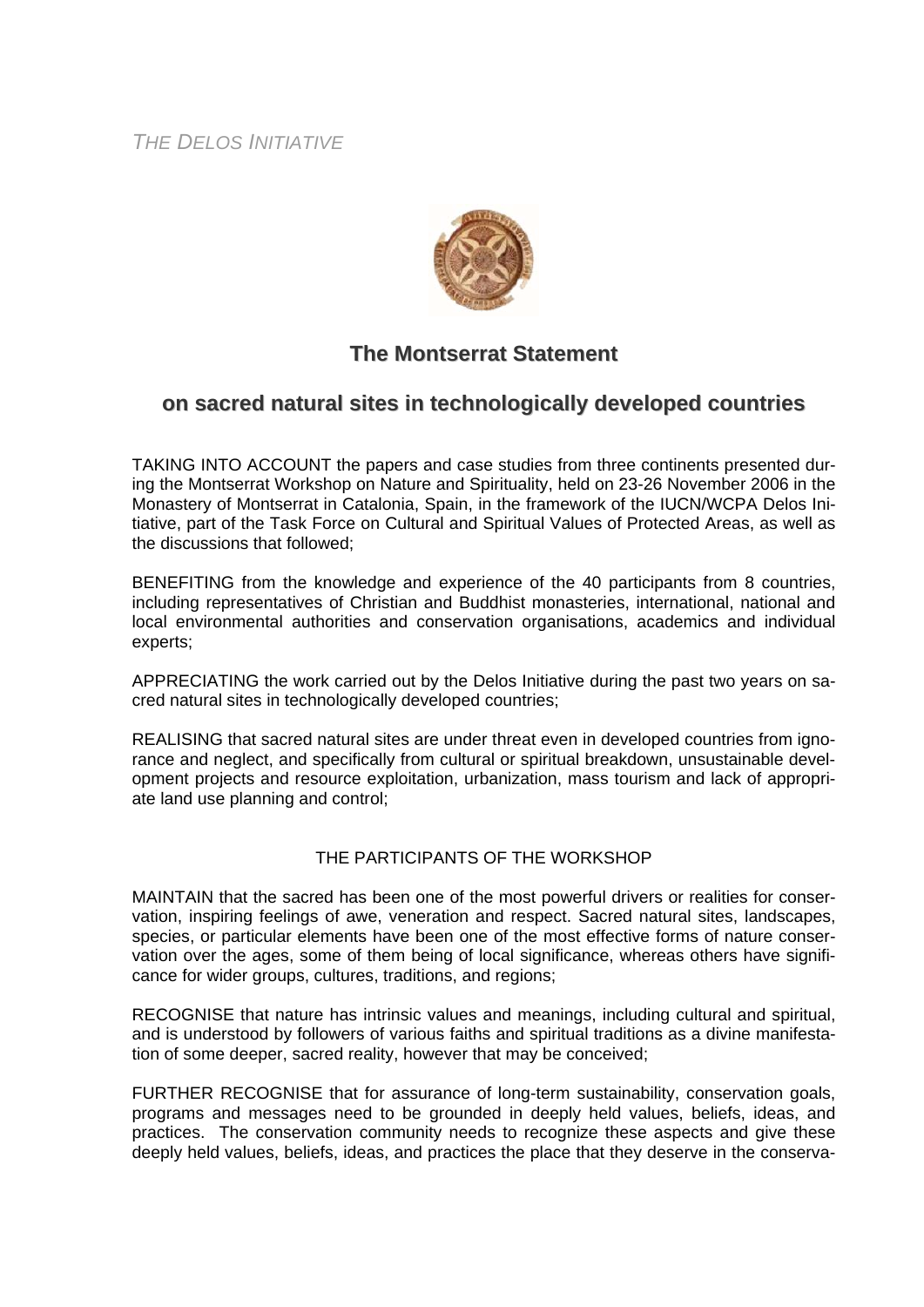tion of protected areas. This constitutes both a challenge and a great opportunity to build further support for the conservation movement, involving partners and stakeholders that up to the present have not been supportive, because they felt excluded by the materialistic outlook that nature conservation has often adopted;

RECOGNISE AND CONFIRM the actual existence of sacred natural sites in all of the IUCN categories of protected areas found in technologically developed countries;

FURTHER CONFIRM that the spiritual aspects of sacred sites in protected areas can contribute significantly to the conservation of natural heritage in various ways, mainly through raising awareness of faithful, inspiring people and involving them in conservation initiatives;

INSIST that the diachronic rights of the custodians of sacred sites must be safeguarded both from insensitive public and private development and from political ignorance and that their participation in determining the future of protected areas must be ensured;

ACKNOWLEDGE that the appropriate management of protected areas can enhance the maintenance of the spiritual values of sacred natural sites, thus creating positive synergy among natural, cultural and spiritual values not only for protected sites, but for nature in general;

FURTHER ACKNOWLEDGE that positive synergies between natural, cultural and spiritual values extend to sacred sites beyond the boundaries of designated Protected Areas and therefore function as a vehicle for supporting and communicating nature conservation;

MAINTAIN that such synergy can be established only through close and equitable collaboration between the traditional custodians of sacred sites and those charged with the management of protected areas, with mutual respect of the prerogatives and responsibilities of the two sides;

SUGGEST that dialogue between these two sides should be encouraged and strengthened, so that objectives and requirements can be fully understood and a common language and - eventually-- a common approach, which integrates both views, can be developed;

FURTHER SUGGEST that a future goal would be the development and implementation of integrated management plans for sacred natural sites, which would take into account both spiritual and nature conservation goals; such plans, however, must be prepared with full participation of all those concerned;

POINT OUT that any management measures concerning cultural, spiritual and natural values in sacred natural sites must respect the universal rights of people and be based on a broad participatory approach;

PLEAD FOR CAUTION that particular care should be devoted to sites in protected areas that are sacred for indigenous and traditional peoples and for minorities; in addition, the role and contribution of new immigrants must be taken into account;

SUGGEST that in places where multiple faiths coexist, a diversity of perspectives must be recognised, and the collaboration between these faiths on nature conservation, emphasizing shared values, must be promoted;